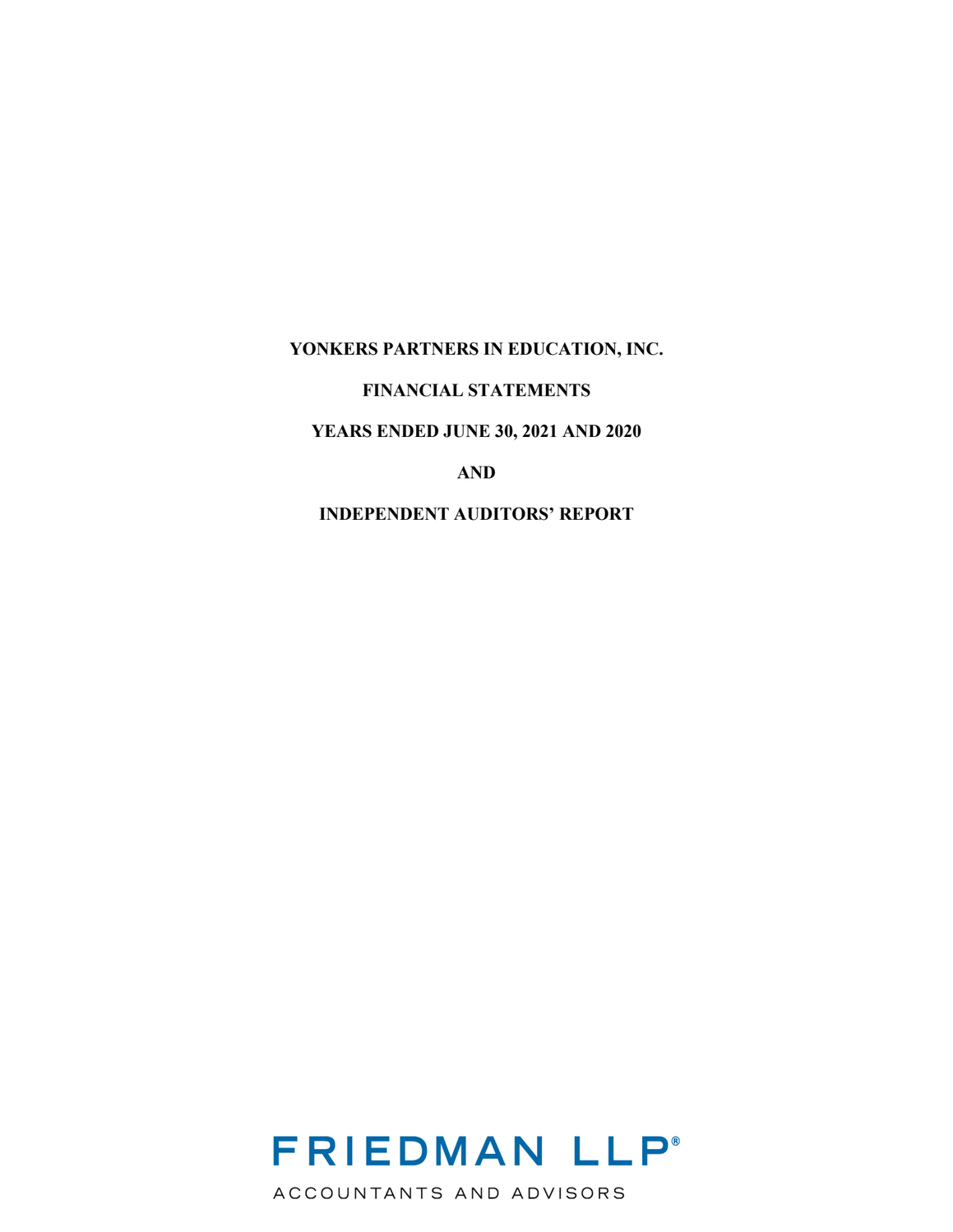# TABLE OF CONTENTS

# Page

| <b>Independent Auditors' Report</b>      |   |
|------------------------------------------|---|
| <b>Financial Statements</b>              |   |
| <b>Statements of Financial Position</b>  | 3 |
| <b>Statements of Activities</b>          | 4 |
| <b>Statements of Functional Expenses</b> | 6 |
| <b>Statements of Cash Flows</b>          | 8 |
| Notes to Financial Statements            | 9 |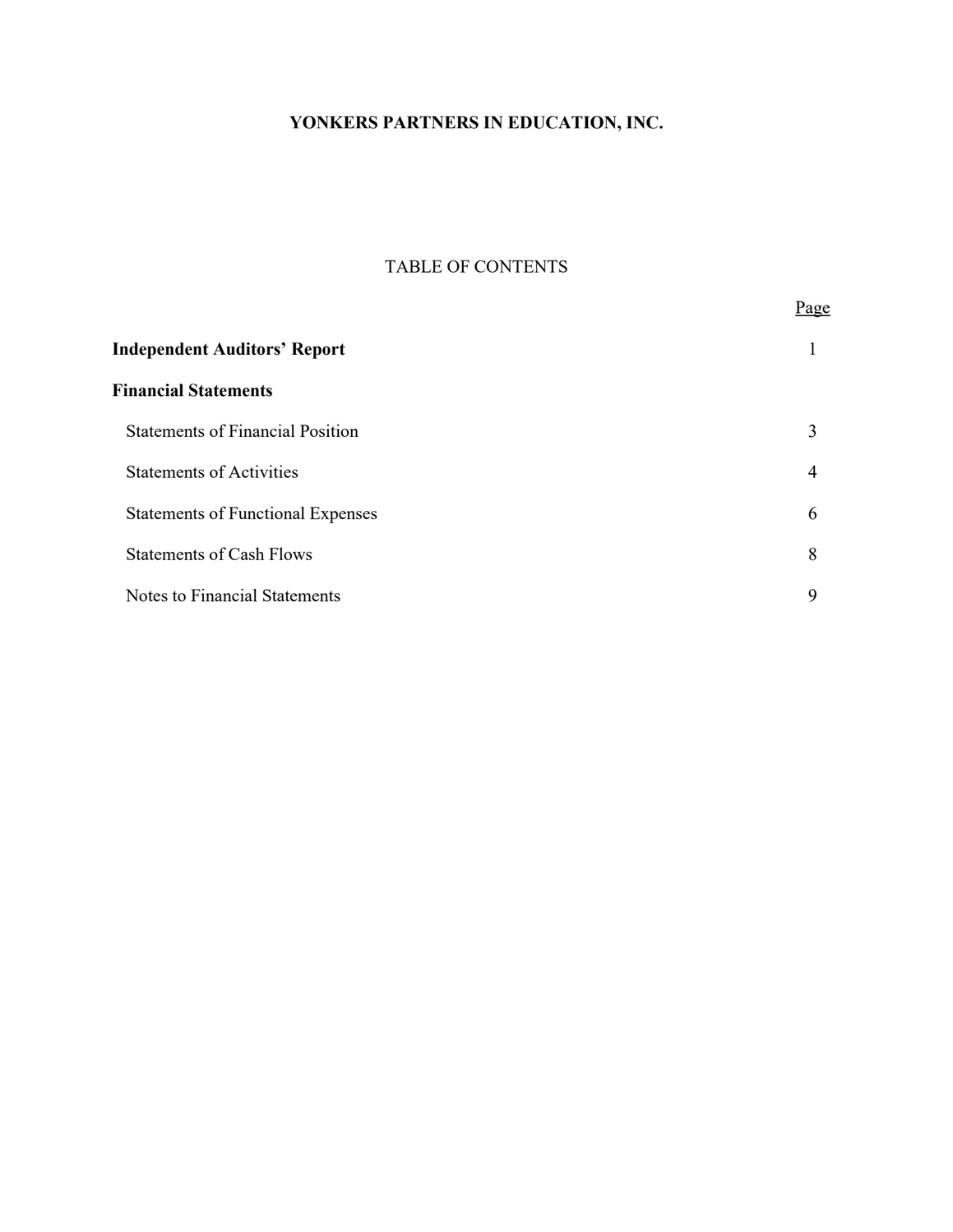# **FRIEDMAN LLP®** ACCOUNTANTS AND ADVISORS

### **INDEPENDENT AUDITORS' REPORT**

To the Board of Directors Yonkers Partners in Education, Inc.

We have audited the accompanying financial statements of Yonkers Partners in Education, Inc. (the "Organization"), which comprise the statements of financial position as of June 30, 2021 and 2020, and the related statements of activities, functional expenses and cash flows for the years then ended, and the related notes to the financial statements.

#### **Management's Responsibility for the Financial Statements**

Management is responsible for the preparation and fair presentation of these financial statements in accordance with accounting principles generally accepted in the United States of America; this includes the design, implementation, and maintenance of internal control relevant to the preparation and fair presentation of financial statements that are free from material misstatement, whether due to fraud or error.

#### **Auditors' Responsibility**

Our responsibility is to express an opinion on these financial statements based on our audits. We conducted our audits in accordance with auditing standards generally accepted in the United States of America. Those standards require that we plan and perform the audit to obtain reasonable assurance about whether the financial statements are free from material misstatement.

An audit involves performing procedures to obtain audit evidence about the amounts and disclosures in the financial statements. The procedures selected depend on the auditor's judgment, including the assessment of the risks of material misstatement of the financial statements, whether due to fraud or error. In making those risk assessments, the auditor considers internal control relevant to the Organization's preparation and fair presentation of the financial statements in order to design audit procedures that are appropriate in the circumstances, but not for the purpose of expressing an opinion on the effectiveness of the Organization's internal control. Accordingly, we express no such opinion. An audit also includes evaluating the appropriateness of accounting policies used and the reasonableness of significant accounting estimates made by management, as well as evaluating the overall presentation of the financial statements.

(Continued)

One Liberty Plaza, 165 Broadway, 21<sup>st</sup> Floor, New York, NY 10006 p 212.842.7000



friedmanllp.com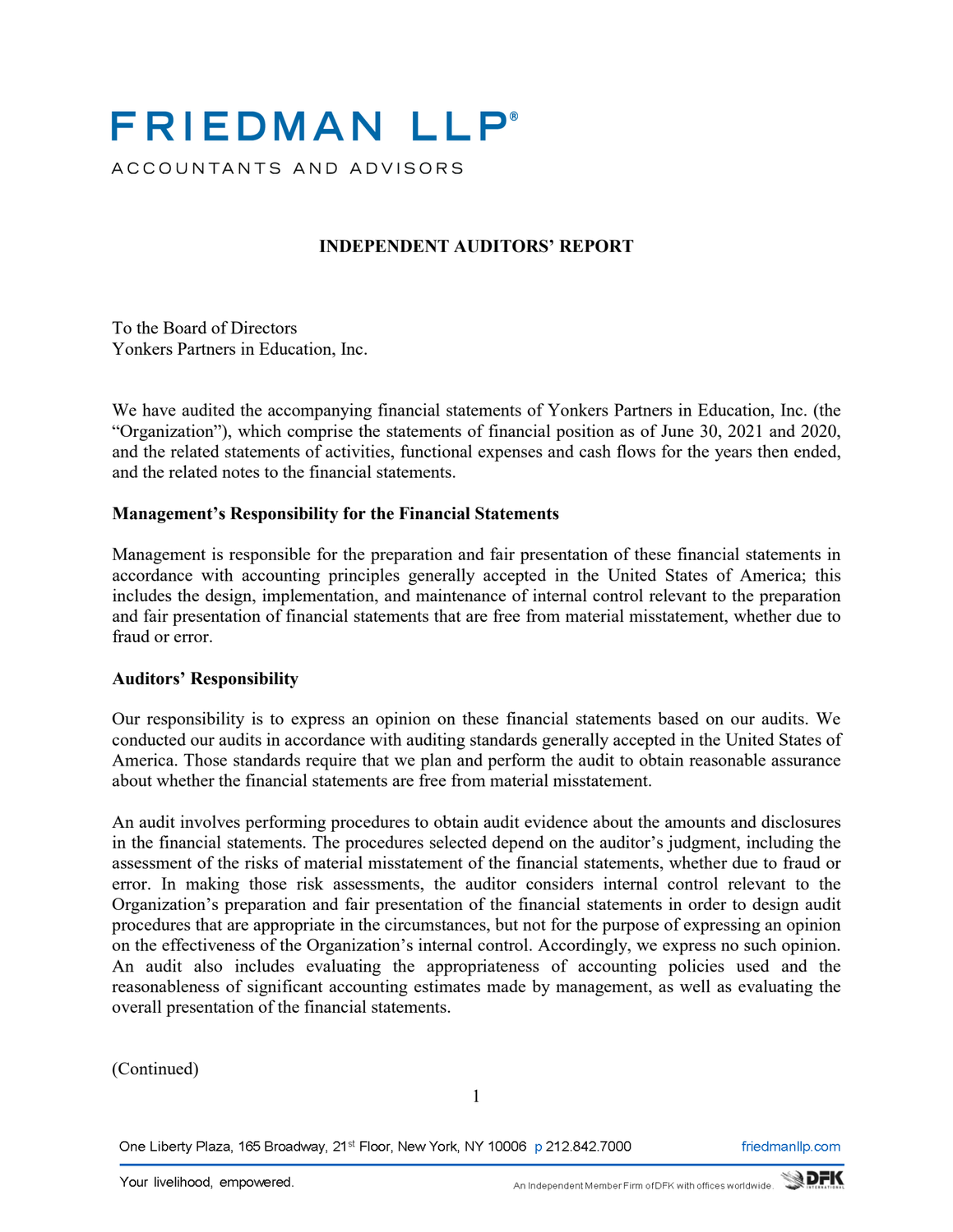We believe that the audit evidence we have obtained is sufficient and appropriate to provide a basis for our audit opinion.

# **Opinion**

In our opinion, the financial statements referred to above present fairly, in all material respects, the financial position of Yonkers Partners in Education, Inc. as of June 30, 2021 and 2020, and the changes in its net assets and its cash flows for the years then ended in accordance with accounting principles generally accepted in the United States of America.

Freedman LLP

March 31, 2022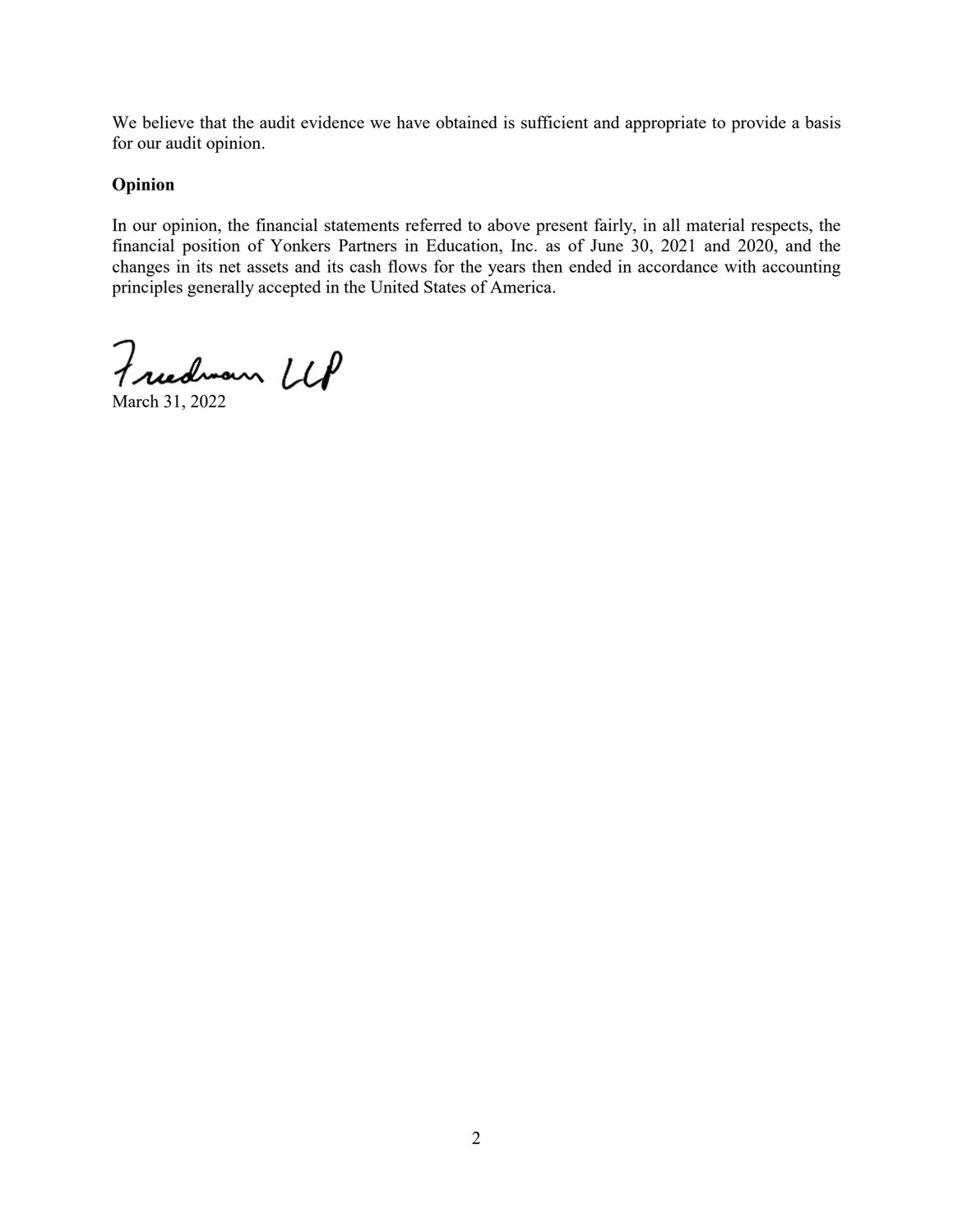# **STATEMENTS OF FINANCIAL POSITION**

|                                          | June 30, |           |              |             |
|------------------------------------------|----------|-----------|--------------|-------------|
|                                          |          | 2021      |              | 2020        |
| <b>ASSETS</b>                            |          |           |              |             |
| Cash and cash equivalents                | \$       | 1,671,239 | $\mathbb{S}$ | 1,435,115   |
| Contributions receivable                 |          | 403,391   |              | 294,839     |
| Prepaid expenses and other assets        |          | 21,530    |              | 31,358      |
| Supplies inventory                       |          | 340       |              | 340         |
| Property and equipment, less accumulated |          |           |              |             |
| depreciation and amortization, net       |          | 308,666   |              | 354,521     |
| Security deposits                        |          | 10,260    |              | 17,273      |
| <b>Total assets</b>                      | \$       | 2,415,426 |              | \$2,133,446 |
|                                          |          |           |              |             |
| <b>LIABILITIES AND NET ASSETS</b>        |          |           |              |             |
| <b>Liabilities</b>                       |          |           |              |             |
| Accounts payable and accrued expenses    | \$       | 122,458   | $\mathbb{S}$ | 188,308     |
| Loans payable - PPP                      |          | 595,722   |              | 293,000     |
| <b>Total liabilities</b>                 |          | 718,180   |              | 481,308     |
|                                          |          |           |              |             |
| Commitments                              |          |           |              |             |
| <b>Net assets</b>                        |          |           |              |             |
| Without donor restrictions               |          | 1,572,246 |              | 1,470,586   |
| With donor restrictions                  |          | 125,000   |              | 181,552     |
| Total net assets                         |          | 1,697,246 |              | 1,652,138   |
| <b>Total liabilities and net assets</b>  | \$       | 2,415,426 | \$           | 2,133,446   |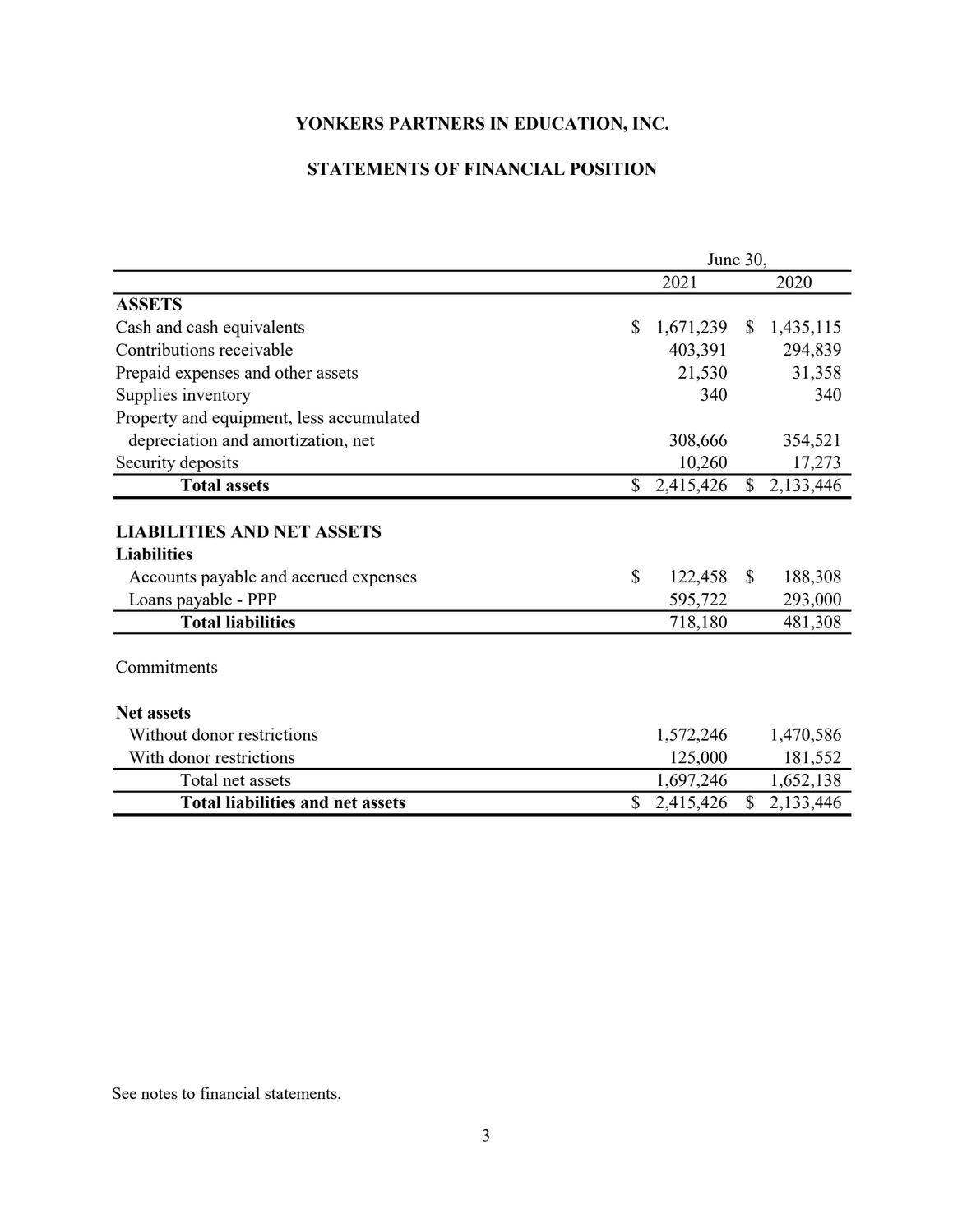# **STATEMENT OF ACTIVITIES**

# **YEAR ENDED JUNE 30, 2021**

|                                       | <b>Without Donor</b> |                           | With Donor   |                           |
|---------------------------------------|----------------------|---------------------------|--------------|---------------------------|
|                                       | Restrictions         |                           | Restrictions | Total                     |
| <b>Public support and revenue</b>     |                      |                           |              |                           |
| Contributions - Programs              | \$                   | 1,075,333<br><sup>S</sup> | 795,404      | 1,870,737<br><sup>S</sup> |
| Interest income                       |                      | 1,758                     |              | 1,758                     |
| Other income                          |                      | 2,894                     |              | 2,894                     |
| Net assets released from restrictions |                      | 851,956                   | (851, 956)   |                           |
| Total public support and revenue      |                      | 1,931,941                 | (56, 552)    | 1,875,389                 |
|                                       |                      |                           |              |                           |
| <b>Expenses</b>                       |                      |                           |              |                           |
| Program expenses                      |                      | 1,521,060                 |              | 1,521,060                 |
| Management and general                |                      | 129,887                   |              | 129,887                   |
| Fundraising                           |                      | 179,334                   |              | 179,334                   |
| Total expenses                        |                      | 1,830,281                 |              | 1,830,281                 |
| <b>Change in net assets</b>           |                      | 101,660                   | (56, 552)    | 45,108                    |
| <b>Net assets</b>                     |                      |                           |              |                           |
| Beginning of year                     |                      | 1,470,586                 | 181,552      | 1,652,138                 |
| End of year                           | \$                   | 1,572,246<br>\$           | 125,000      | 1,697,246<br>\$           |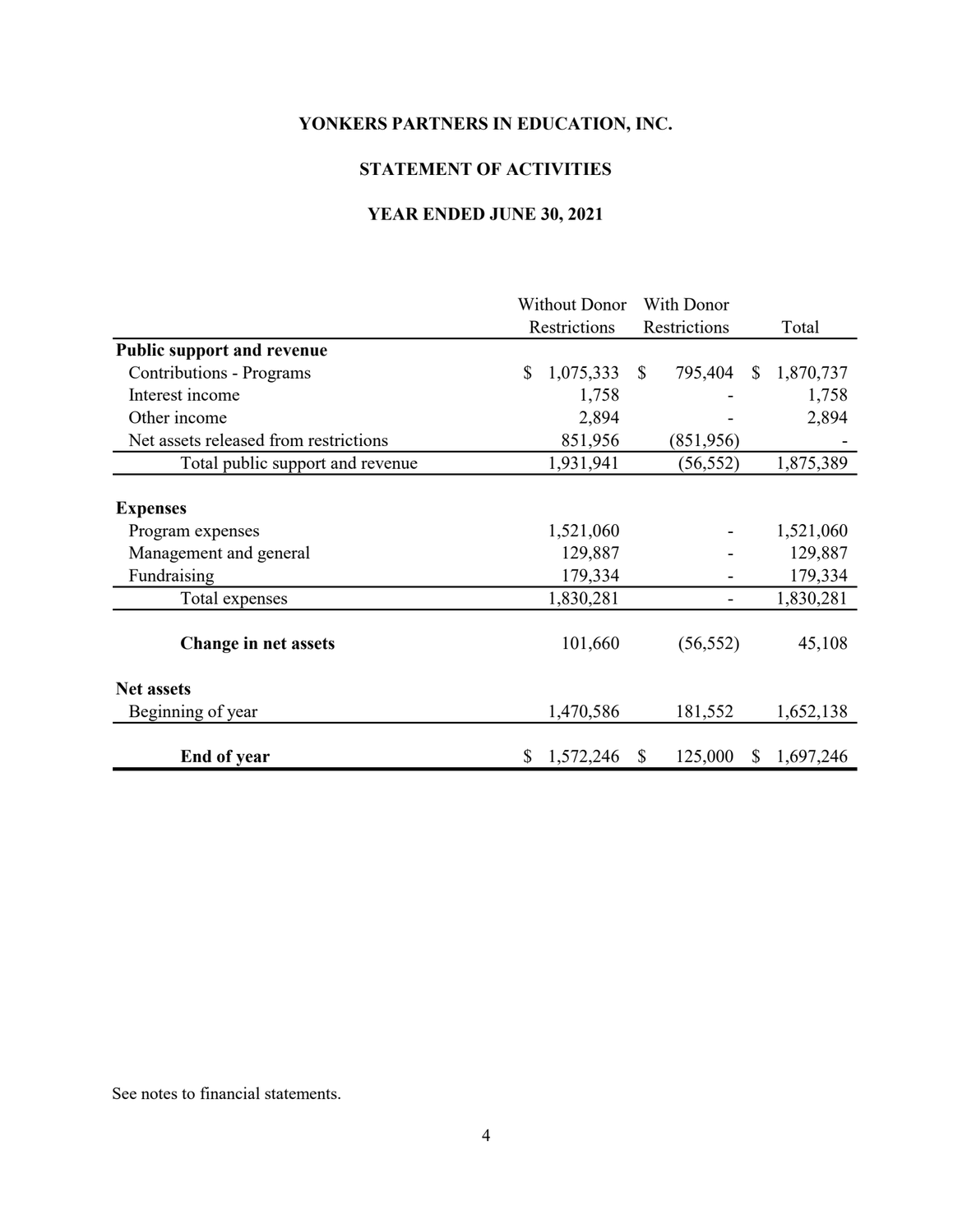# **STATEMENT OF ACTIVITIES**

# **YEAR ENDED JUNE 30, 2020**

|                                              | <b>Without Donor</b>    | With Donor   |                           |
|----------------------------------------------|-------------------------|--------------|---------------------------|
|                                              | Restrictions            | Restrictions | Total                     |
| <b>Public support and revenue</b>            |                         |              |                           |
| Contributions - Programs                     | $\mathbb{S}$<br>574,671 | 876,840<br>S | 1,451,511<br><sup>S</sup> |
| Contributions - Capital Campaign             |                         | 102,500      | 102,500                   |
| Special events, net of expenses of \$106,406 | 813,846                 |              | 813,846                   |
| Interest income                              | 3,345                   |              | 3,345                     |
| Other income                                 | 26,155                  |              | 26,155                    |
| Net assets released from restrictions        | 980,833                 | (980, 833)   |                           |
| Total public support and revenue             | 2,398,850               | (1, 493)     | 2,397,357                 |
| <b>Expenses</b>                              |                         |              |                           |
| Program expenses                             | 1,550,802               |              | 1,550,802                 |
| Management and general                       | 141,964                 |              | 141,964                   |
| Fundraising                                  | 193,542                 |              | 193,542                   |
| Total expenses                               | 1,886,308               |              | 1,886,308                 |
| <b>Change in net assets</b>                  | 512,542                 | (1, 493)     | 511,049                   |
| <b>Net assets</b>                            |                         |              |                           |
| Beginning of year                            | 958,044                 | 183,045      | 1,141,089                 |
| End of year                                  | 1,470,586<br>S          | 181,552<br>S | 1,652,138<br><sup>S</sup> |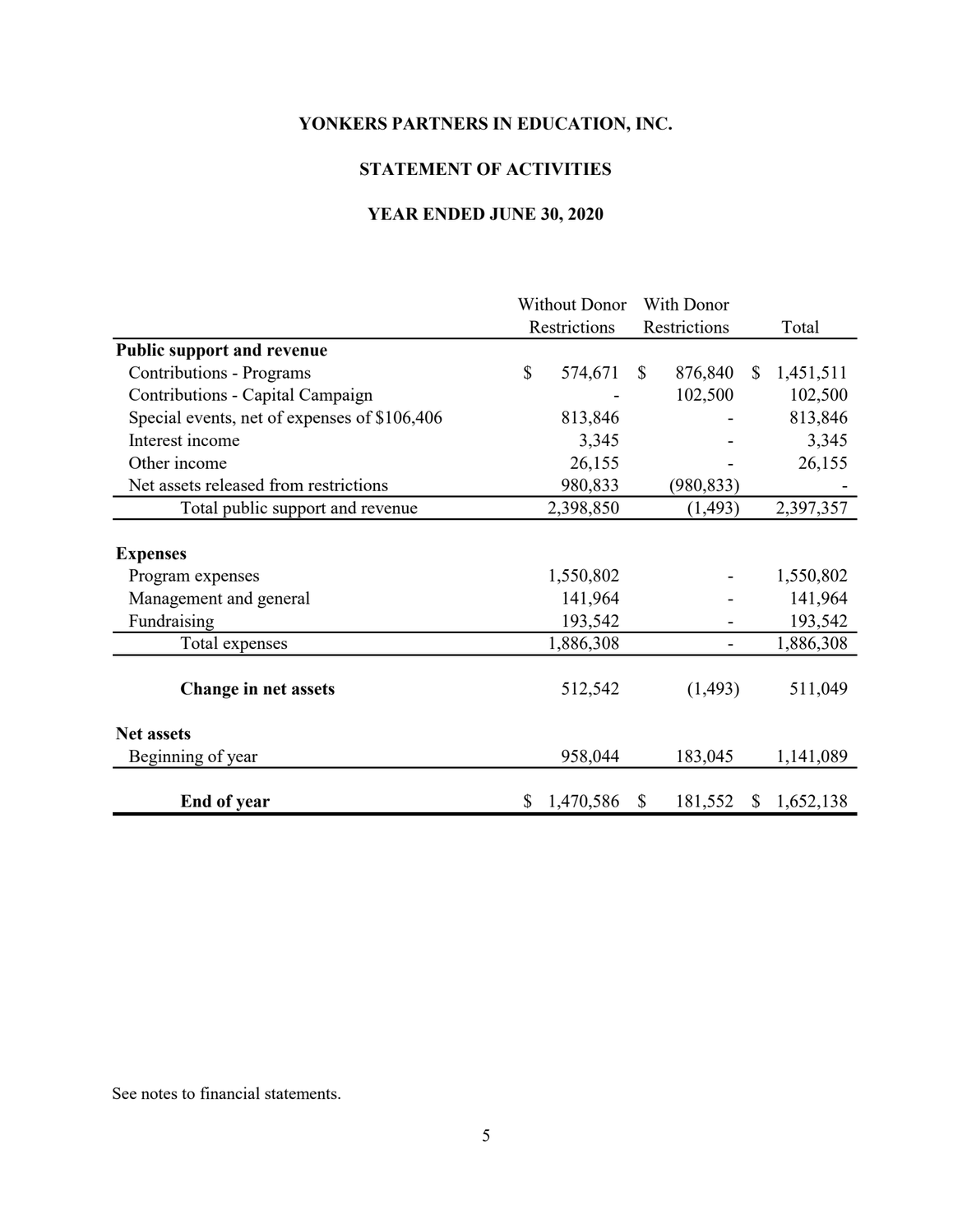# **STATEMENT OF FUNCTIONAL EXPENSES**

## **YEAR ENDED JUNE 30, 2021**

|                                 | Management     |           |              |         |               |             |              |           |
|---------------------------------|----------------|-----------|--------------|---------|---------------|-------------|--------------|-----------|
|                                 | and<br>Program |           |              |         |               |             |              |           |
|                                 |                | Expenses  |              | General |               | Fundraising |              | Total     |
| Personnel                       |                |           |              |         |               |             |              |           |
| Salaries and wages              | \$             | 1,017,987 | $\mathbb{S}$ | 105,815 | <sup>\$</sup> | 143,381     | $\mathbb{S}$ | 1,267,183 |
| Payroll taxes                   |                | 72,532    |              | 7,944   |               | 10,765      |              | 91,241    |
| <b>Benefits</b>                 |                | 84,978    |              | 4,229   |               | 5,730       |              | 94,937    |
| Total personnel expenses        |                | 1,175,497 |              | 117,988 |               | 159,876     |              | 1,453,361 |
| <b>Other expenses</b>           |                |           |              |         |               |             |              |           |
| Consultants                     |                | 15,716    |              | 675     |               | 915         |              | 17,306    |
| Educational software (Naviance) |                | 47,553    |              |         |               | 3,317       |              | 50,870    |
| Scholarships                    |                | 28,057    |              |         |               |             |              | 28,057    |
| Food                            |                | 910       |              |         |               |             |              | 910       |
| Occupancy                       |                | 101,010   |              | 1,126   |               | 1,528       |              | 103,664   |
| Postage and shipping            |                | 1,541     |              | 130     |               | 176         |              | 1,847     |
| Insurance                       |                | 12,360    |              | 334     |               | 453         |              | 13,147    |
| Maintenance and repairs         |                | 6,082     |              | 259     |               | 351         |              | 6,692     |
| Travel                          |                | 127       |              | 11      |               | 15          |              | 153       |
| Telephone                       |                | 7,674     |              | 161     |               | 218         |              | 8,053     |
| Professional fees               |                | 42,701    |              | 3,604   |               | 4,889       |              | 51,194    |
| Printing and website            |                | 1,787     |              | 114     |               | 155         |              | 2,056     |
| Supplies                        |                | 7,472     |              | 8       |               | 11          |              | 7,491     |
| Conferences and conventions     |                | 1,154     |              | 98      |               | 133         |              | 1,385     |
| Depreciation                    |                | 38,248    |              | 3,228   |               | 4,379       |              | 45,855    |
| Membership and dues             |                | 4,698     |              | 394     |               | 535         |              | 5,627     |
| Processing fees                 |                | 15,432    |              | 1,303   |               | 1,767       |              | 18,502    |
| Miscellaneous                   |                | 13,041    |              | 454     |               | 616         |              | 14,111    |
| <b>Total expenses</b>           | \$             | 1,521,060 | \$           | 129,887 | \$            | 179,334     | \$           | 1,830,281 |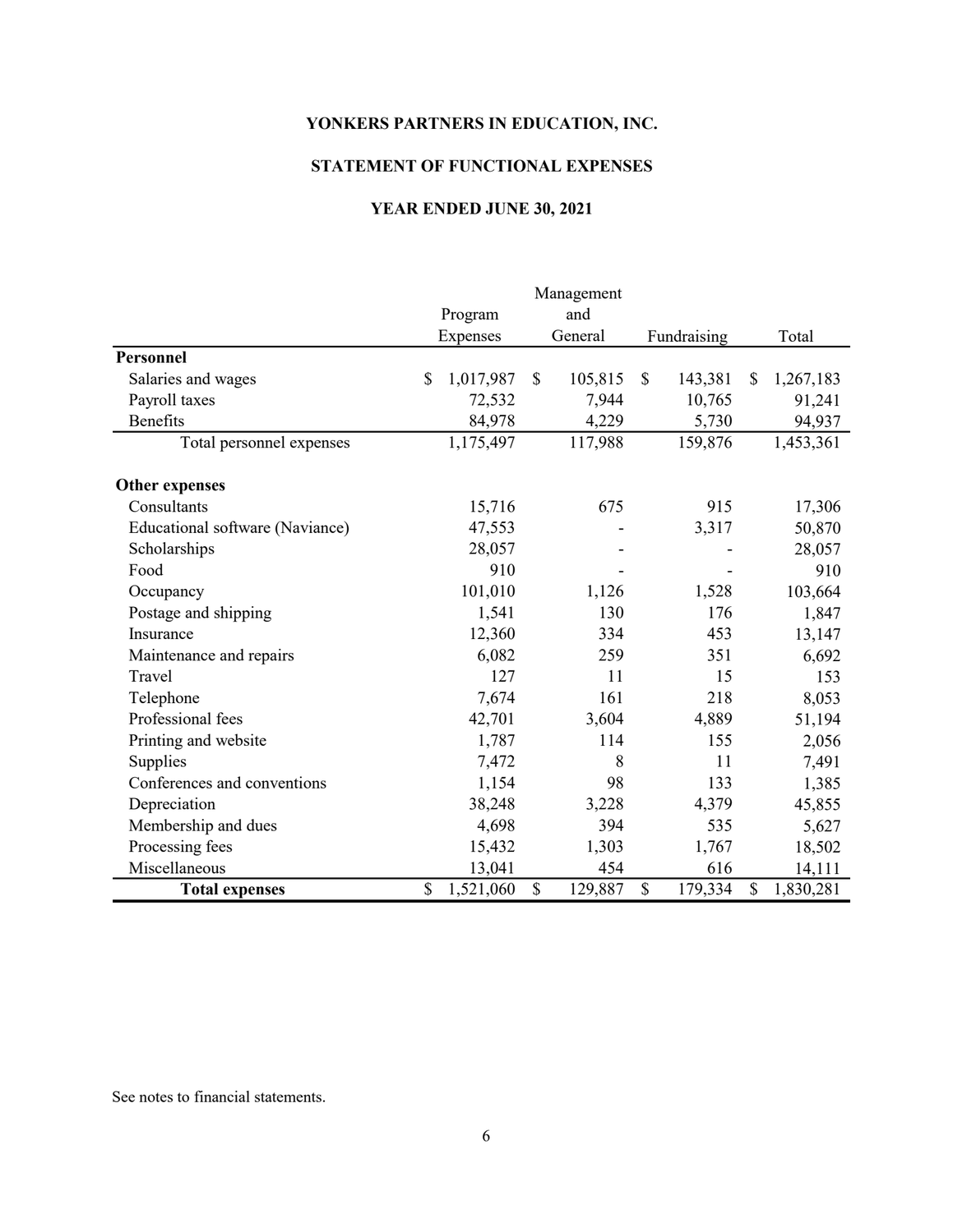# **STATEMENT OF FUNCTIONAL EXPENSES**

# **YEAR ENDED JUNE 30, 2020**

|                                 | Management     |           |    |         |               |             |              |           |
|---------------------------------|----------------|-----------|----|---------|---------------|-------------|--------------|-----------|
|                                 | and<br>Program |           |    |         |               |             |              |           |
|                                 |                | Expenses  |    | General |               | Fundraising |              | Total     |
| <b>Personnel</b>                |                |           |    |         |               |             |              |           |
| Salaries and wages              | \$             | 1,074,328 | \$ | 113,576 | <sup>\$</sup> | 153,898     | $\mathbb{S}$ | 1,341,802 |
| Payroll taxes                   |                | 77,495    |    | 8,454   |               | 11,455      |              | 97,404    |
| Benefits                        |                | 62,746    |    | 3,864   |               | 5,238       |              | 71,848    |
| Total personnel expenses        |                | 1,214,569 |    | 125,894 |               | 170,591     |              | 1,511,054 |
| Other expenses                  |                |           |    |         |               |             |              |           |
| Consultants                     |                | 17,322    |    | 811     |               | 1,098       |              | 19,231    |
| Educational software (Naviance) |                | 39,821    |    | 101     |               | 2,880       |              | 42,802    |
| Scholarships                    |                | 1,289     |    |         |               |             |              | 1,289     |
| Food                            |                | 6,112     |    |         |               |             |              | 6,112     |
| Occupancy                       |                | 90,200    |    | 7,226   |               | 9,789       |              | 107,215   |
| Postage and shipping            |                | 1,971     |    | 148     |               | 200         |              | 2,319     |
| Insurance                       |                | 9,895     |    | 270     |               | 366         |              | 10,531    |
| Maintenance and repairs         |                | 12,762    |    | 276     |               | 373         |              | 13,411    |
| Travel                          |                | 14,252    |    | 12      |               | 17          |              | 14,281    |
| Telephone                       |                | 8,671     |    | 229     |               | 309         |              | 9,209     |
| Professional fees               |                | 41,926    |    | 3,359   |               | 4,550       |              | 49,835    |
| Printing and website            |                | 4,162     |    | 281     |               | 380         |              | 4,823     |
| Supplies                        |                | 11,046    |    | 378     |               | 514         |              | 11,938    |
| Conferences and conventions     |                | 5,347     |    | 143     |               | 193         |              | 5,683     |
| Depreciation                    |                | 46,026    |    | 1,125   |               |             |              | 47,151    |
| Membership and dues             |                | 4,234     |    | 259     |               | 351         |              | 4,844     |
| Processing fees                 |                | 14,545    |    | 1,165   |               | 1,578       |              | 17,288    |
| Miscellaneous                   |                | 6,652     |    | 287     |               | 353         |              | 7,292     |
| <b>Total expenses</b>           | \$             | 1,550,802 | \$ | 141,964 | \$            | 193,542     | \$           | 1,886,308 |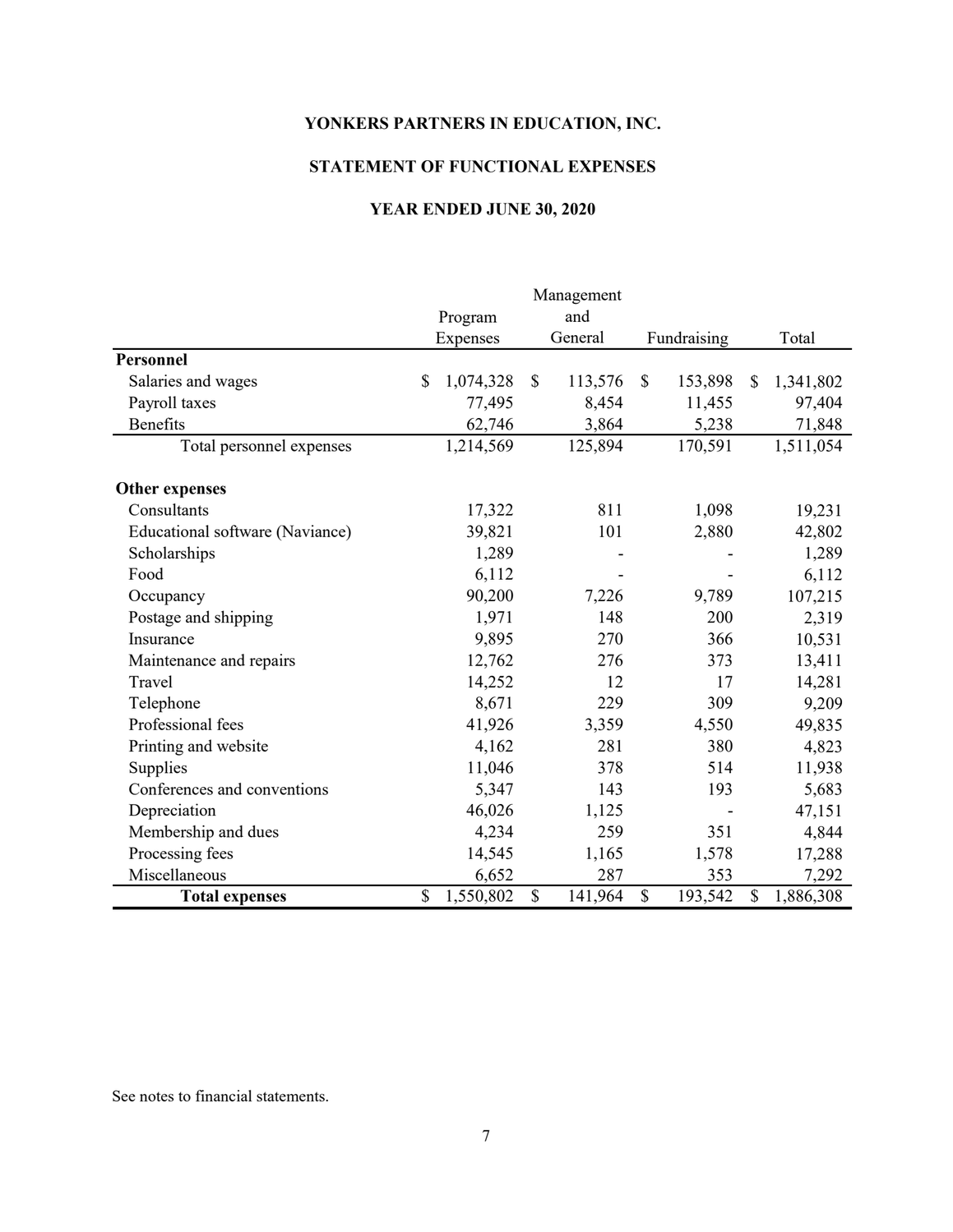# **STATEMENTS OF CASH FLOWS**

|                                                      | June 30,     |            |              |           |
|------------------------------------------------------|--------------|------------|--------------|-----------|
|                                                      |              | 2021       |              | 2020      |
| <b>Cash flows from operating activities</b>          |              |            |              |           |
| Change in net assets                                 | $\mathbb{S}$ | 45,108     | $\mathbb{S}$ | 511,049   |
| Adjustments to reconcile change in net assets to net |              |            |              |           |
| cash provided by (used in) operating activities      |              |            |              |           |
| Depreciation and amortization                        |              | 45,855     |              | 47,151    |
| Changes in assets and liabilities                    |              |            |              |           |
| Contributions receivable                             |              | (108, 552) |              | (63, 490) |
| Prepaid expenses and other assets                    |              | 9,828      |              | 208       |
| Security deposits                                    |              | 7,013      |              | (8,227)   |
| Accounts payable and accrued expenses                |              | (65, 850)  |              | 5,963     |
| Deferred revenue                                     |              |            |              | (13,512)  |
| Net cash provided by (used in) operating activities  |              | (66, 598)  |              | 479,142   |
|                                                      |              |            |              |           |
| <b>Cash flows from investing activities</b>          |              |            |              |           |
| Purchase of property and equipment                   |              |            |              | (31,714)  |
|                                                      |              |            |              |           |
| <b>Cash flows from financing activities</b>          |              |            |              |           |
| Proceeds from loans payable - PPP                    |              | 302,722    |              | 293,000   |
|                                                      |              |            |              |           |
| Net increase in cash and cash equivalents            |              | 236,124    |              | 740,428   |
| Cash and cash equivalents, beginning of year         |              | 1,435,115  |              | 694,687   |
| Cash and cash equivalents, end of year               | \$           | 1,671,239  | $\mathbb{S}$ | 1,435,115 |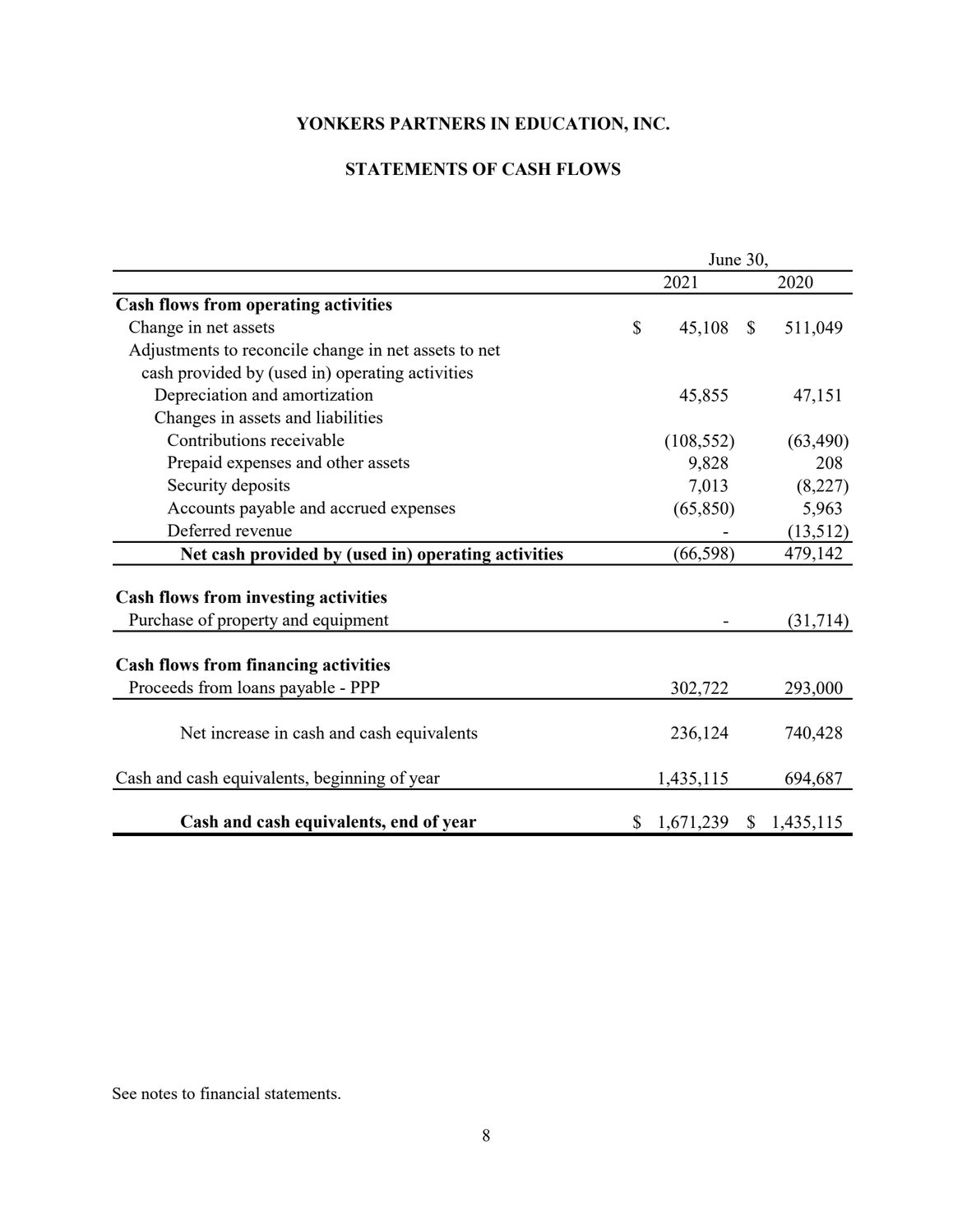### **NOTES TO FINANCIAL STATEMENTS**

#### **1 - NATURE AND PURPOSE OF ORGANIZATION**

Yonkers Partners in Education, Inc. (the "Organization") was incorporated on November 9, 2005 under the Not-for-Profit Corporation Law of the State of New York. The Organization commenced operations on June 19, 2006. The Organization was formed to advance public education by bringing private investment to the public school district, soliciting charitable contributions from individuals (including board members) and corporate giving, promoting the schools and developing and implementing programs that enhance the educational outcomes of children. The Organization partners with students to ensure they are ready for, enroll in, and complete college. The Organization confronts the challenges of a low-income, urban school district by providing families with equitable access to the critical tools and services necessary for college success.

#### **2 - SUMMARY OF SIGNIFICANT ACCOUNTING POLICIES**

#### **Basis of Presentation**

The accompanying financial statements of the Organization have been prepared on the accrual basis of accounting in accordance with accounting principles generally accepted in the United States of America ("GAAP").

The financial statement presentation is in accordance with Financial Accounting Standards Board Accounting Standards Codification ("FASB ASC") 958, Not-for-Profit Entities. Under FASB ASC 958, the Organization is required to report information regarding its financial position and activities according to two classes of net assets: those without donor restrictions and those with donor restrictions. Net assets without donor restrictions are those net assets that are not subject to donor-imposed restrictions. Net assets with donor restrictions are subject to donor stipulations that limit the use of their contributions, which either expire by the passage of time or when used for specified purposes.

#### **Use of Estimates**

The preparation of financial statements in conformity with GAAP requires management to make estimates and assumptions that affect certain reported amounts and disclosures. Accordingly, actual results could differ from those estimates.

#### **Cash and Cash Equivalents**

Cash balances in banks are insured by the Federal Deposit Insurance Corporation subject to certain limitations. For purposes of the statements of cash flows, the Organization considers all highly liquid investments with a maturity of three months or less when purchased to be cash equivalents.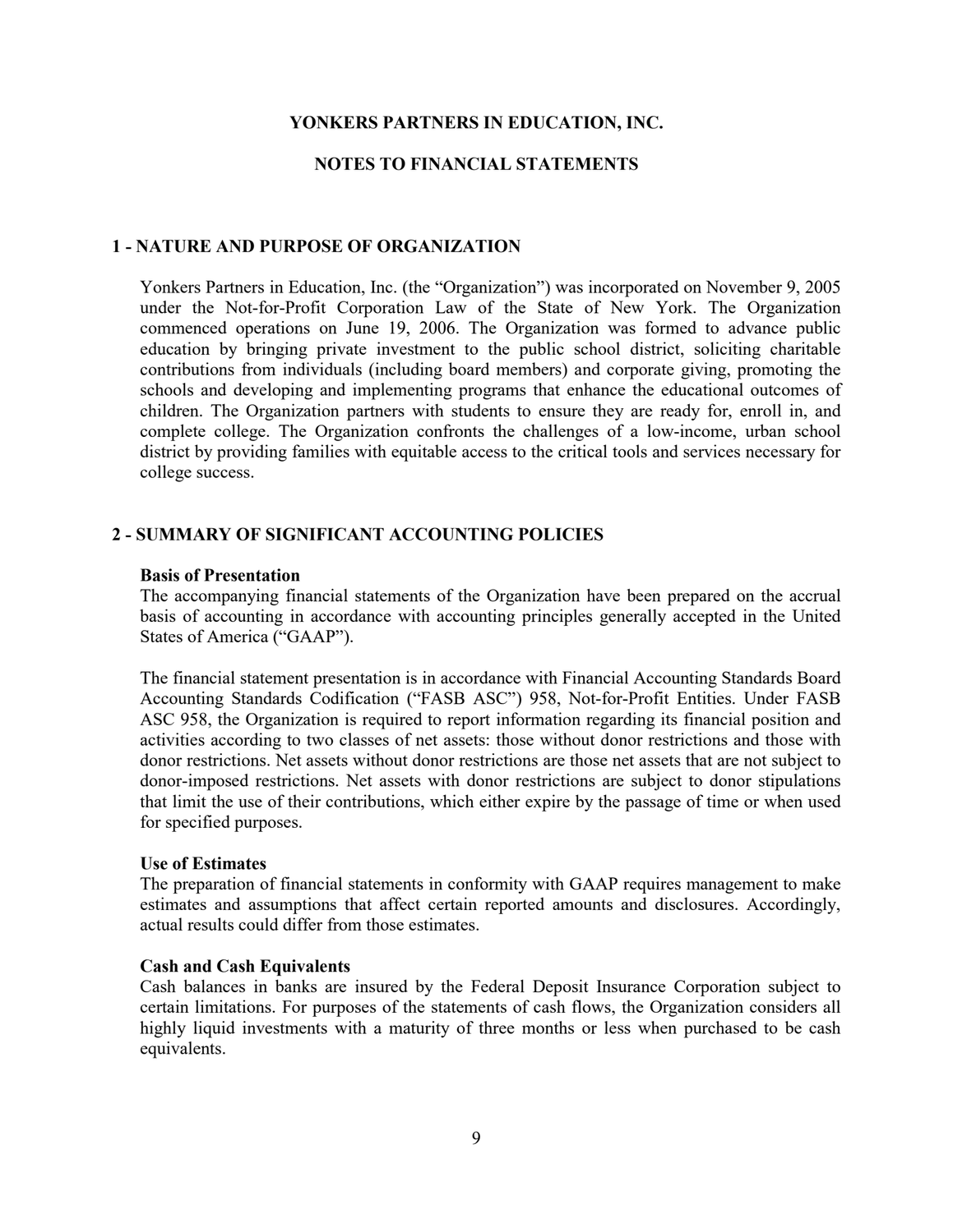### **NOTES TO FINANCIAL STATEMENTS**

#### **2 - SUMMARY OF SIGNIFICANT ACCOUNTING POLICIES** (Continued)

#### **Contributions Receivable**

Contributions are recognized as revenue when an unconditional promise to give has been made. All contributions are considered available for unrestricted use, unless specifically restricted by the donor. Securities received as gifts or bequests are reflected at fair value at the date of the gift. Contributions received over periods longer than a single year are discounted at an interest rate commensurate with the risk involved.

The Organization provides for losses on contributions receivable using the allowance method, which is based on experience, collection history and other circumstances that may affect the donor's ability to meet its obligations. It is the policy of the Institute to charge off uncollectible contributions receivable when management determines that the receivable will not be collected. No allowance was deemed necessary at June 30, 2021 and 2020.

#### **Property and Equipment**

Property and equipment are recorded at cost, or if received by donation, at estimated fair value. Depreciation is computed using the straight-line method over the estimated useful lives of the assets, which range from five to seven years. Leasehold improvements are amortized over the shorter of the asset life or the term of the lease, which is 65 months from April 2019.

#### **Paycheck Protection Program Loans ("PPP")**

The Organization's policy is to account for the PPP loan as debt. The Organization will continue to record the loan as debt until either (1) the loan is partially or entirely forgiven and the Organization has been legally released, at which point the amount forgiven will be recorded as income or (2) the Organization pays off the loan.

#### **Revenue Recognition**

Contributions are recognized as revenue when the donor makes an unconditional promise to give to the Organization. Revenue from special events is recognized at the point in time when the related services have been rendered.

#### **Contributed Goods and Services**

In-kind goods and services are recognized in the financial statements if the services or goods enhance or create nonfinancial assets or require specialized skills, are provided by individuals possessing those skills, and would typically need to be purchased, if not provided by donation. During the year ended June 30, 2020, total in-kind goods and services received and recorded as contribution revenue amounted to \$65,322, which was included in special event revenue.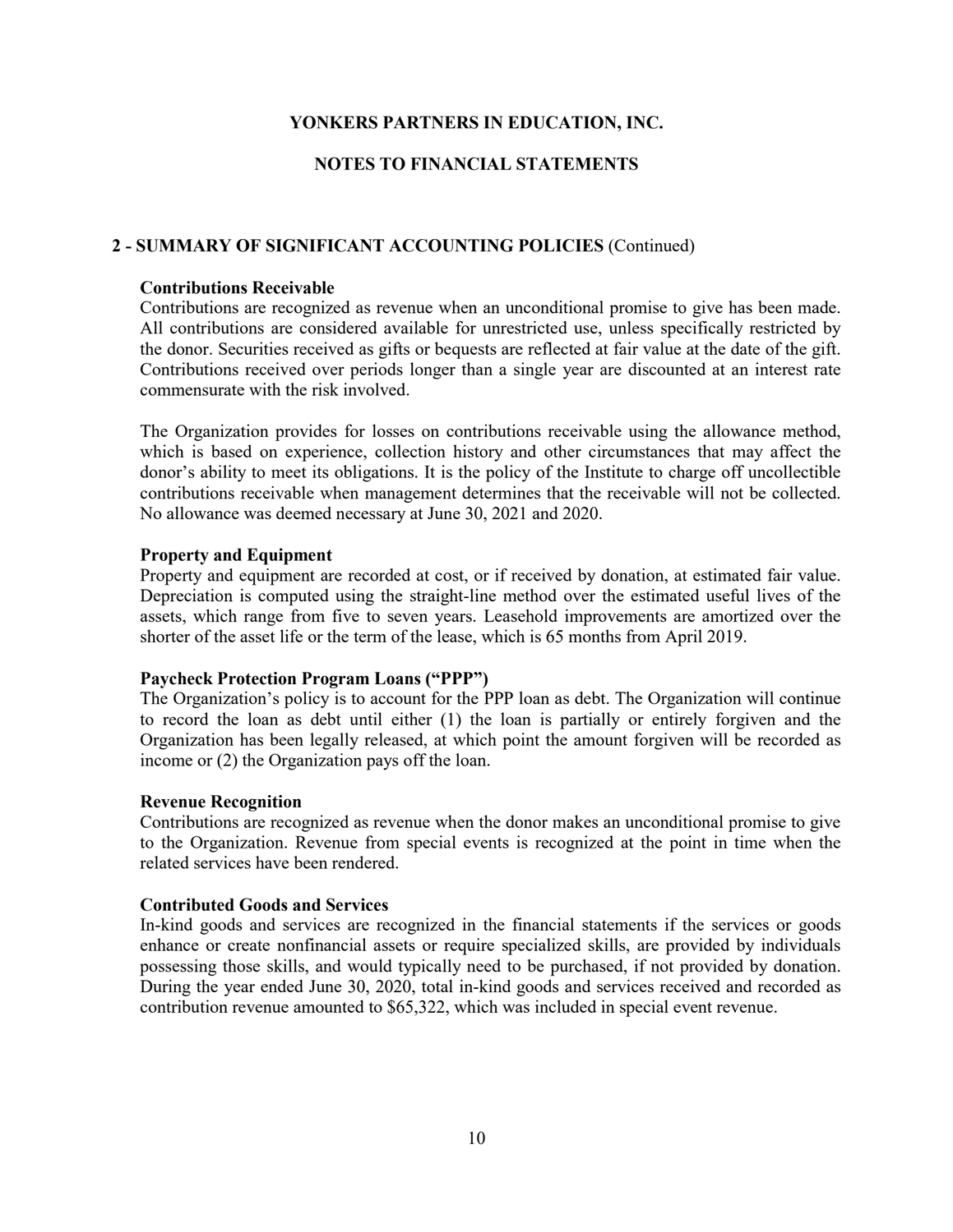### **NOTES TO FINANCIAL STATEMENTS**

### **2 - SUMMARY OF SIGNIFICANT ACCOUNTING POLICIES** (Continued)

#### **Functional Expenses**

The Organization allocates its expenses on a functional basis among its program and supporting services. Expenses that can be specifically identified with a program or supporting service are allocated directly according to their natural classifications. Other expenses are allocated based on proportion of total headcount and proportion of total salaries as of fiscal year-end. If headcount drastically fluctuates throughout the year, management will take an average headcount to derive the headcount proportions.

#### **Special Events Expenses**

Special events expenses include expenses for the benefit of donors, such as the cost of meals, facilities and rentals.

#### **Reclassifications**

Certain reclassifications have been made to the prior-year financial statements to conform to the current-year presentation. These reclassifications have no effect on the change in net assets as presented in the statements of activities.

#### **Tax Status**

The Organization is exempt from federal income taxes under Section  $501(c)(3)$  of the Internal Revenue Code and is classified as a publicly supported organization as described in Section 509(a).

#### **Subsequent Events**

These financial statements were approved by management and available for issuance on March 31, 2022. Management has evaluated subsequent events through this date.

### **3 - LIQUIDITY AND AVAILABILITY OF RESOURCES**

Financial assets available for general expenditure, that is, without donor or other restrictions limiting their use, within one year of June 30, 2021 and 2020, comprise the following:

|                                                | June $30$ , |             |  |  |
|------------------------------------------------|-------------|-------------|--|--|
|                                                | 2021        | 2020        |  |  |
| Cash and cash equivalents                      | \$1,671,239 | \$1,435,115 |  |  |
| Contributions receivable                       | 345,891     | 179,839     |  |  |
| Total financial assets as of June 30 available |             |             |  |  |
| for general expenditure within one year        | \$2,017,130 | \$1,614,954 |  |  |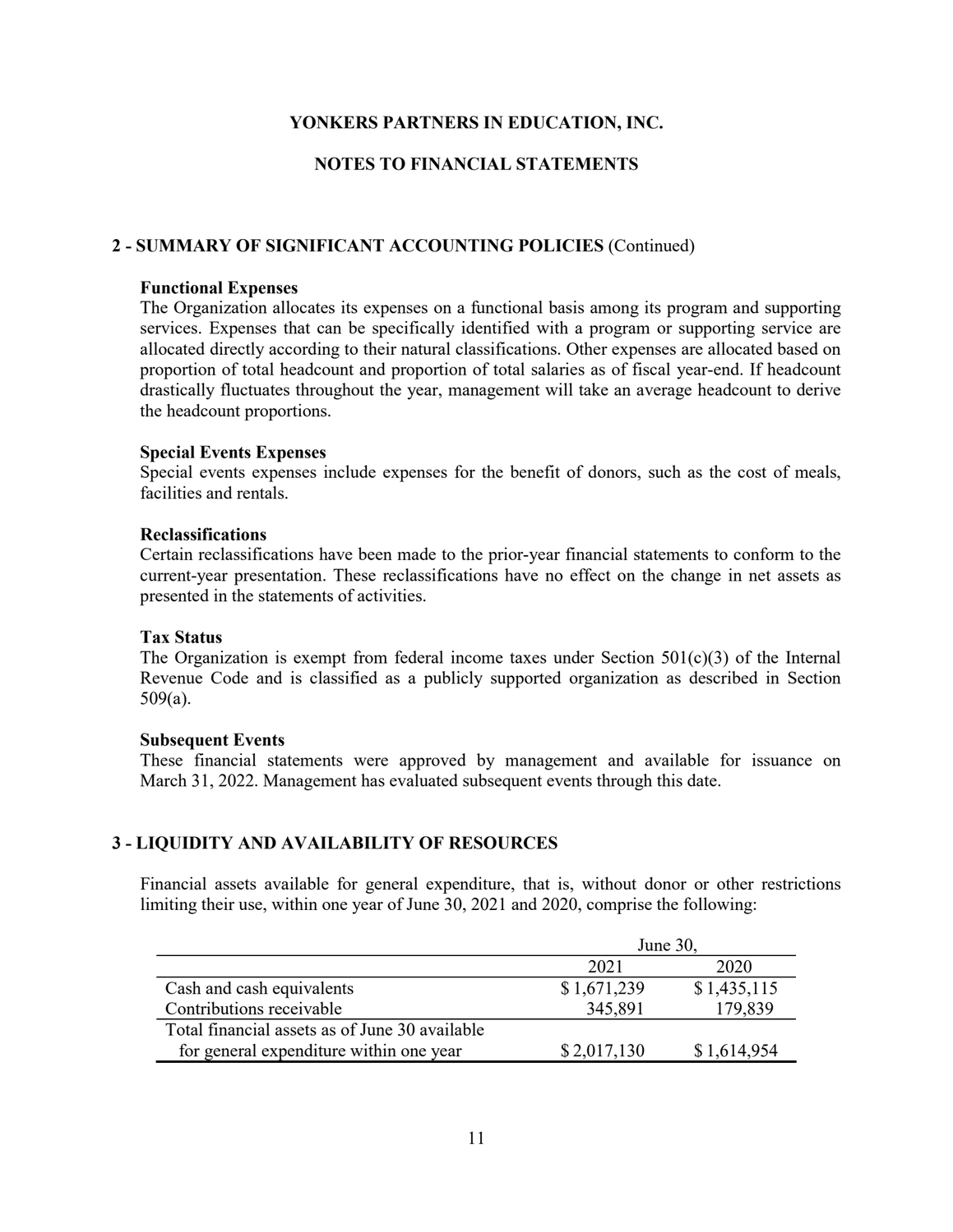### **NOTES TO FINANCIAL STATEMENTS**

#### **3 - LIQUIDITY AND AVAILABILITY OF RESOURCES** (Continued)

The Organization's goal is to maintain liquidity to meet operational and strategic needs. Ongoing liquidity needs of the Organization are monitored to ensure that minimum cash flow requirements are met. As part of the Organization's liquidity management, it has a policy to structure its financial assets to be available as its general expenditures, liabilities, and other obligations become due, which include cash and cash equivalents and contributions receivable. As mentioned in Note 6, the Organization also has a line of credit in the amount of \$500,000 as of June 30, 2021.

#### **4 - CONTRIBUTIONS RECEIVABLE**

As of June 30, 2021, the Organization's contributions receivable are due as follows:

| Year Ending |         |
|-------------|---------|
| June 30,    |         |
| 2022        | 345,891 |
| 2023        | 52,500  |
| 2024        | 2,500   |
| 2025        | 2,500   |
|             | 403,391 |

### **5 - PROPERTY AND EQUIPMENT**

Property and equipment consist of the following:

|                                                  | June 30,    |             |  |  |  |
|--------------------------------------------------|-------------|-------------|--|--|--|
|                                                  | 2021        | 2020        |  |  |  |
|                                                  |             |             |  |  |  |
| Furniture and fixtures                           | 26,804<br>S | 26,804<br>S |  |  |  |
| Software                                         | 12,989      | 12,989      |  |  |  |
| Leasehold improvements                           | 350,949     | 350,949     |  |  |  |
| Equipment                                        | 62,187      | 62,187      |  |  |  |
|                                                  | 452,929     | 452,929     |  |  |  |
| Less - Accumulated depreciation and amortization | (144, 263)  | (98, 408)   |  |  |  |
|                                                  | 308,666     | \$354,521   |  |  |  |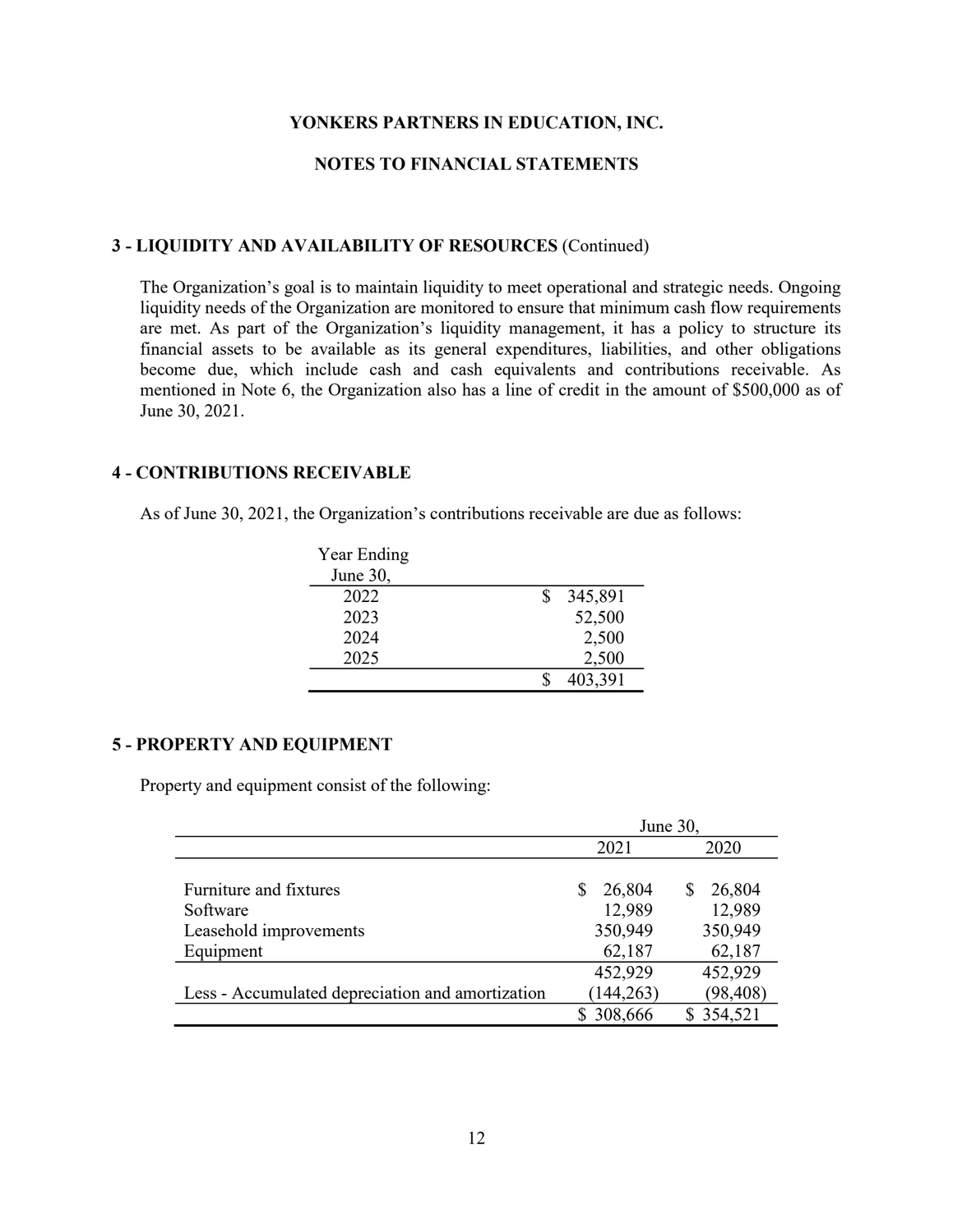### **NOTES TO FINANCIAL STATEMENTS**

#### **6 - LINE OF CREDIT**

On August 23, 2018, the Organization received a revolving line of credit from The Westchester Bank in the amount of \$500,000. Interest is calculated using a variable rate based on The Wall Street Journal Prime index (3.25% as of June 30, 2021). The line of credit is collateralized by substantially all assets of the Organization. The Organization had no balance outstanding on the line as of June 30, 2021.

#### **7 - LOANS PAYABLE - PAYCHECK PROTECTION PROGRAM (PPP)**

In April 2020, the Organization applied for and received funding for a loan totaling \$293,000 under the US Small Business Administration ("SBA") Paycheck Protection Program ("PPP"), which is part of the Coronavirus Aid, Relief, and Economic Security Act ("CARES"), enacted on March 27, 2020. Under the terms of the SBA PPP loan, up to 100% of the principal and accrued interest may be forgiven if certain criteria are met and the loan proceeds are used for qualifying expenses such as payroll costs, benefits, rent, and utilities as described in the CARES Act. The loan accrues interest at a rate of 1% and any portion of the principal and interest that is not forgiven is required to be repaid by April 20, 2022. In August 2021, the Organization received approval of forgiveness of the first PPP loan.

In February 2021, the Organization applied for and received funding for a second PPP loan for \$302,722. The matures after five years but is otherwise subject to the same terms as the first PPP loan outlined above.

#### **8 - NET ASSETS WITH DONOR RESTRICTIONS**

The following summarizes the changes in net assets with donor restrictions in 2021:

|                         | Balance,<br>June 30,          |               | Released<br>From | Balance,<br>June 30, |
|-------------------------|-------------------------------|---------------|------------------|----------------------|
| Program                 | 2020                          | Contributions | Restrictions     | 2021                 |
|                         |                               |               |                  |                      |
| <b>YPIE Fellows</b>     | S<br>$\overline{\phantom{a}}$ | \$150,000     | \$(150,000)      | S                    |
| <b>YPIE Scholars</b>    | 150,000                       | 635,404       | (685, 404)       | 100,000              |
| <b>Student ER Fund</b>  | 1,552                         |               | (1, 552)         |                      |
| <b>Time Restriction</b> | 30,000                        | 10,000        | (15,000)         | 25,000               |
|                         | 181,552                       | 795,404       | (851, 956)       | 125,000<br>S         |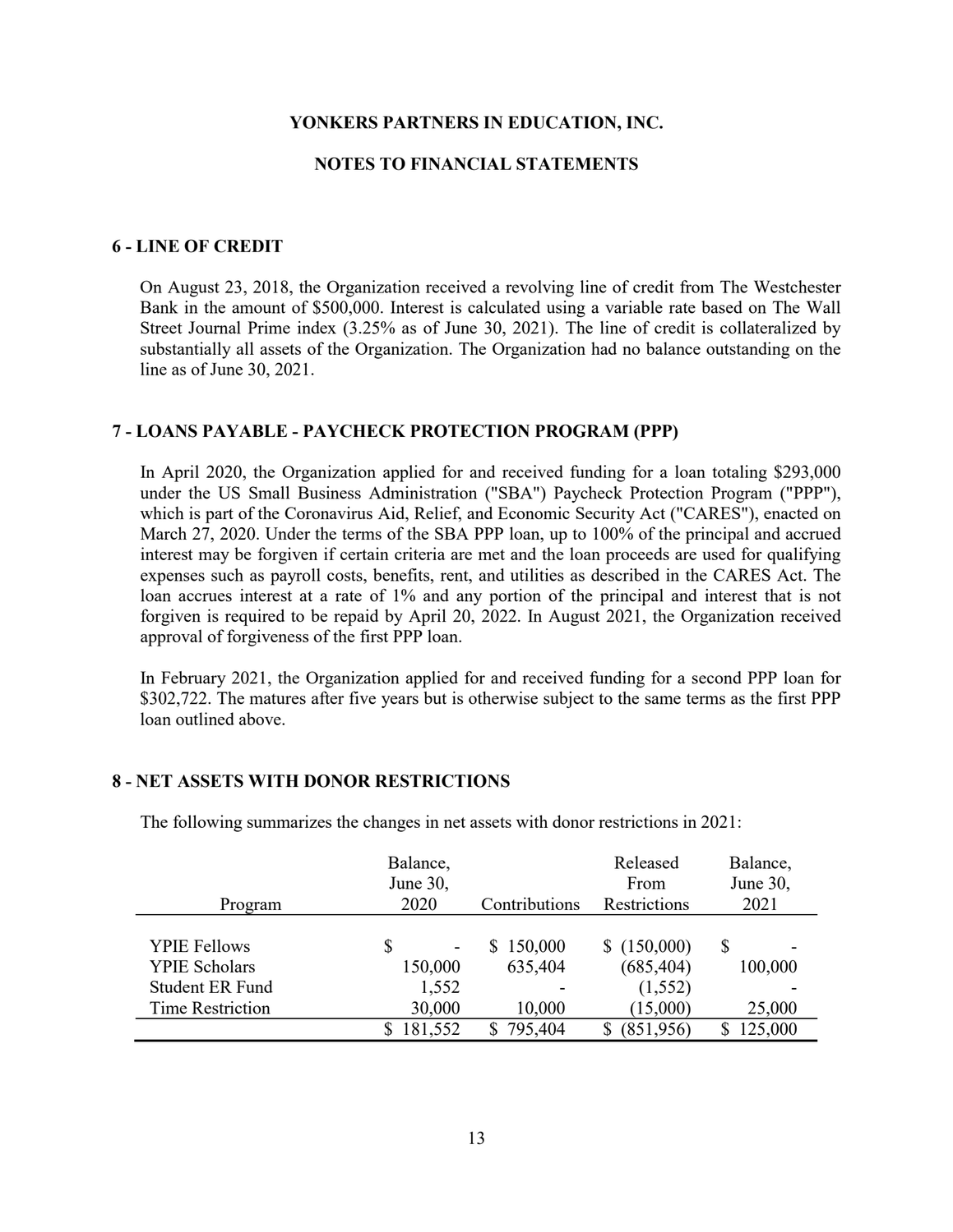### **NOTES TO FINANCIAL STATEMENTS**

#### **8 - NET ASSETS WITH DONOR RESTRICTIONS** (Continued)

The following summarizes the changes in net assets with donor restrictions in 2020:

| Program                 | Balance,<br>June 30,<br>2019   | Contributions | Released<br>From<br>Restrictions | Balance,<br>June 30,<br>2020 |
|-------------------------|--------------------------------|---------------|----------------------------------|------------------------------|
|                         |                                |               |                                  |                              |
| <b>YPIE Fellows</b>     | \$<br>$\overline{\phantom{a}}$ | 84,246<br>S   | (84,246)<br>S                    | \$                           |
| <b>YPIE For All</b>     | 1,351                          | 40,000        | (41, 351)                        |                              |
| <b>YPIE Scholars</b>    |                                | 707,594       | (557, 594)                       | 150,000                      |
| <b>Student ER Fund</b>  | 2,841                          |               | (1,289)                          | 1,552                        |
| Capital Campaign        | 128,853                        | 102,500       | (231, 353)                       |                              |
| <b>Time Restriction</b> | 50,000                         | 45,000        | (65,000)                         | 30,000                       |
|                         | 183,045                        | 979,340<br>S  | (980, 833)                       | 181,552<br>S                 |

### **9 - LEASE COMMITMENTS**

In January 2018, the Organization entered into a five-year lease agreement, with a five-year option for renewal, for program activity and office space. The lease requires monthly fixed payments of \$8,000 for the term of the lease. Rent expense was \$96,000 (from total occupancy cost of \$103,664 including utilities) and \$96,000 (from total occupancy cost of \$107,215 including utilities) for the years ended June 30, 2021 and 2020, respectively.

Future minimum rents required under the lease are as follows:

| Year Ending |         |
|-------------|---------|
| June 30,    |         |
| 2022        | 96,000  |
| 2023        | 96,000  |
| 2024        | 96,000  |
| 2025        | 24,000  |
|             | 312,000 |

### **10 - CONCENTRATIONS OF RISK**

At June 30, 2021, approximately 87% of the Organization's receivables were due from three donors. At June 30, 2020, approximately 90% of the Organization's receivables were due from three donors.